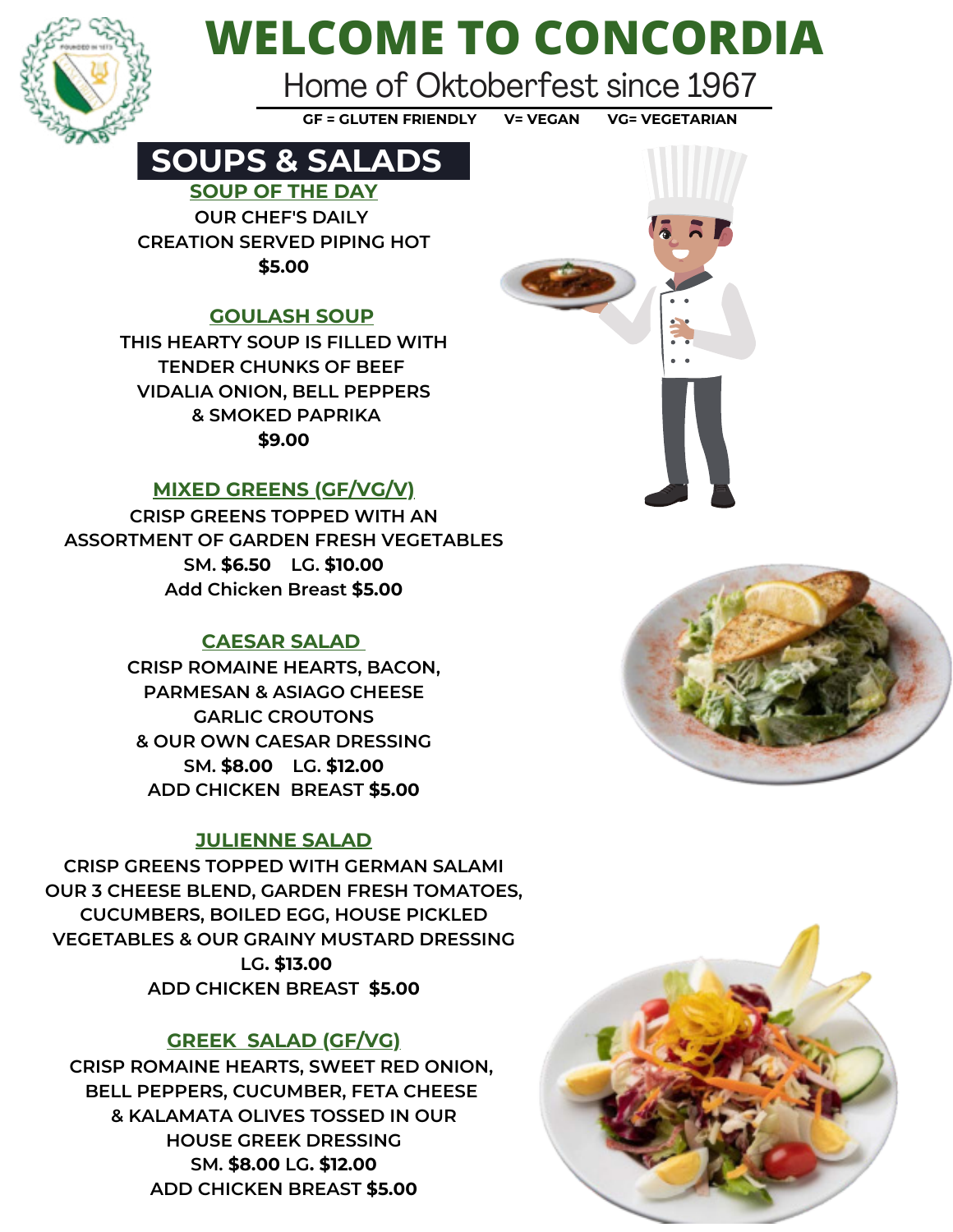

### **APPETIZERS**

### **GARLIC BREAD**

**MINI VIENNA LOAF BRUSHED WITH GARLIC BUTTER \$5.00 ADD CHEESE \$3.00 ADD BACON & CHEESE \$4.00**

### **SAUERKRAUT FRITTERS**

**GOLDEN FRIED SAUERKRAUT, BACON & SMOKED CHEDDAR FRITTERS SERVED WITH GRAINY MUSTARD DIP & ROASTED RED PEPPER AIOLI \$11.00**

### **OKTOBERFEST PIZZA**

 **HOUSE MADE TOMOATO SAUCE, GRILLED BRATWURST, CARAMELIZED ONIONS, SAUERKRAUT & OUR 3 CHEESE BLEND LG PIZZA \$19.00**

### **CHICKEN WINGS**

**1 LB OF GOLDEN FRIED CHICKEN WINGS SERVED WITH CARROTS, CELERY & RANCH DIP SAUCES: HONEY GARLIC, BBQ, MEDIUM & HOT \$14.00**



### **SMALL MEALS**

### **OKTOBERFEST POUTINE**

**GOLDEN FRENCH FRIES TOPPED WITH A MOUND OF CHEESE, GRILLED BRATWURST, SAUERKRAUT, CHIPOTLE SOUR CREAM, SCALLIONS \$16.50**

### **CHICKEN QUESADILLA**

 **GRILLED CHICKEN BREAST, ROASTED RED PEPPER & CARAMELIZED ONIONS, BAKED WITH A 3 CHEESE BLEND SERVED WITH MIXED GREENS, SALSA & SOUR CREAM \$13.50**

### **LEBERKÄSE (GF)**

**PAN FRIED BAVARIAN FINE MEATLOAF TOPPED WITH A SUNNY SIDE-UP EGG SERVED WITH OUR SIGNATURE HOME FRIES \$13.00**

#### **SCHNITZEL ON A BUN**

**GOLDEN FRIED PORK SCHNITZEL ON A CIABATTA BUN TOPPED WITH CRISP LETTUCE & TOMATO \$12.50 ADD SAUERKRAUT: \$1.00**

#### **REUBEN SANDWICH**

**SHAVED SMOKED MEAT PILED HIGH ON MARBLE RYE TOPPED WITH SAUERKRAUT, MUSTARD & SWISS CHEESE SERVED WITH FRENCH FRIES \$14.00**

#### **HAMBURGER**

**8 OZ SIRLOIN BURGER GRILLED TO PERFECTION TOPPED WITH CRISP LETTUCE, TOMATO, ONION & PICKLE SERVED WITH FRENCH FRIES \$13.50 ADD CHEESE \$1.50 ADD CHEESE AND BACON \$3.00**

#### **CHICKEN FINGERS**

**TENDER CHICKEN FINGERS SERVED WITH FRENCH FRIES \$13.50**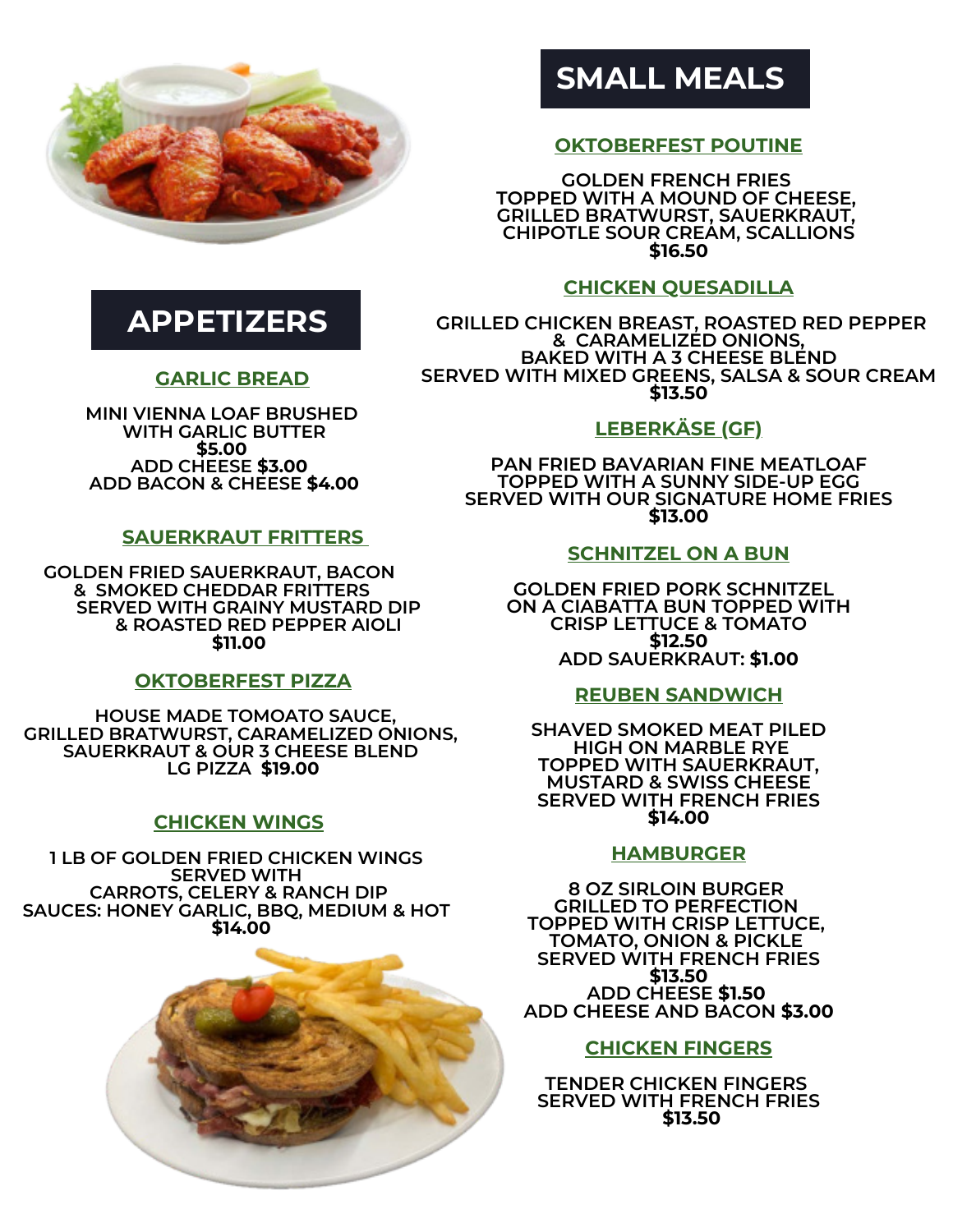### **VEGETARIAN**

### **PENNE PASTA ALFREDO (VG)**

**TOSSED WITH OUR CREAMY MUSHROOM ALFREDO SAUCE SERVED WITH GARLIC BREAD \$14.50**

### **SESAME GINGER STIRFRY ( GF/VG/V)**

**AN ASSORTMENT OF PAN-SEARED VEGETABLES TOSSED IN A HONEY GINGER & SESAME STIR-FRY SAUCE SERVED OVER RICE WITH TOASTED SESAME SEEDS \$14.50**



### **SCHNITZEL AND MORE…**

### **WIENER SCHNITZEL**

**\*GF OPTIONS AVAILABLE. (ASK YOUR SERVER FOR DETAILS) GOLDEN FRIED TENDER PORK SCHNITZEL \$19.00**

### **PEPPERCORN SCHNITZEL**

**TOPPED WITH OUR PEPPERCORN CREAM SAUCE \$20.00**

### **JÄGER SCHNITZEL**

**TOPPED WITH OUR CREAMY MUSHROOM SAUCE \$20.00**

### **CHICKEN SCHNITZEL**

**10 OZ GOLDEN PAN FRIED CHICKEN SCHNITZEL, TOPPED WITH OUR CREAMY MUSHROOM SAUCE \$23.00**

### **SCHNITZEL PARMESAN**

**TOPPED WITH OUR TOMATO BASIL SAUCE & 3 CHEESE BLEND. SERVED ON A BED OF PENNE PASTA ALFREDO SERVED WITH GARLIC BREAD \$22.00**

**ALL OF OUR SCHNITZEL DINNERS ARE SERVED WITH OUR SIGNATURE HOME FRIES & SEASONAL VEGETABLES \*SUBSTITUTIONS\* SPAETZLE \$2.00 RED CABBAGE \$2.00**

### **CHICKEN PARMIGIANA**

**10 OZ GOLDEN PAN FRIED CHICKEN SCHNITZEL TOPPED WITH TOMATO BASIL SAUCE & 3 CHEESE BLEND SERVED ON A BED OF OUR PENNE PASTA ALFREDO. SERVED WITH GARLIC BREAD. \$24.00**

### **PIG TAILS**

**BROWN SUGER BRAISED PIGTAIL DINNER WITH MASHED POTATOES & SAUERKRAUT \$19.50**

### **LIVER "BERLIN" STYLE\***

**PAN FRIED BEEF LIVER TOPPED WITH CARAMELIZED ONION & APPLES SERVED WITH YUKON GOLD MASHED & SEASONAL VEGETABLES \$19.50**

## **SAUSAGES (GF)**

#### **FRANKFURTERS OR SMOKED KRANJSKA OR BRATWURST**

**YOUR CHOICE OF A SAUSAGE DINNER, SERVED WITH POTATO SALAD \$12.50**

### **CHEESE SPAETZLE & CURRY WURST**

 **TRADITIONAL CHEESE SPAETZLE SERVED WITH CURRYWURST \$18.00**